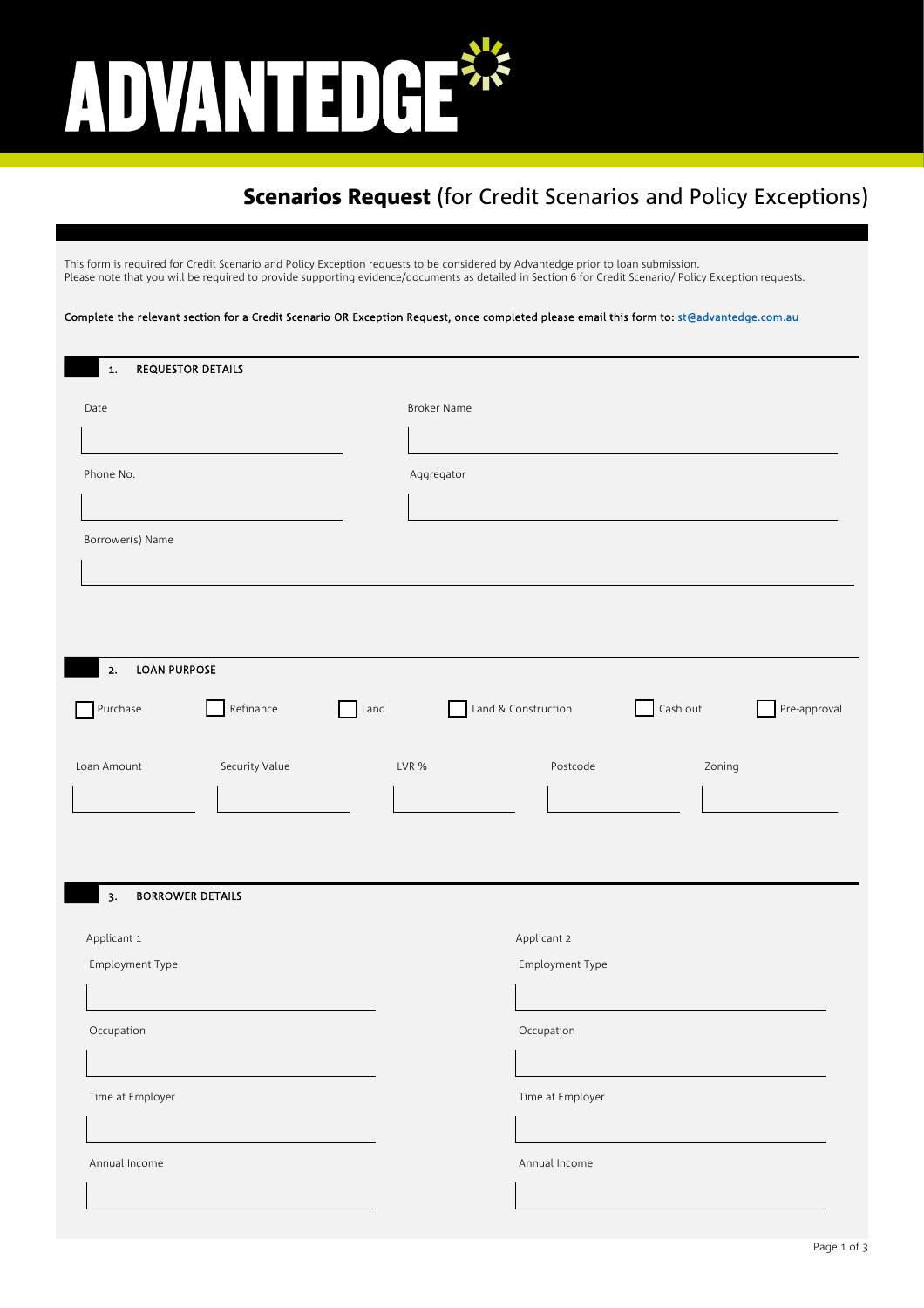# ADVANTED GE\*

## **Scenarios Request** (for Credit Scenarios and Policy Exceptions)

### 4. CREDIT SCENARIO

Please provide detailed notes of the Loan Scenario (i.e. Income Calculation, Security Type, Acceptable Residential Criteria, Risk Ratings)